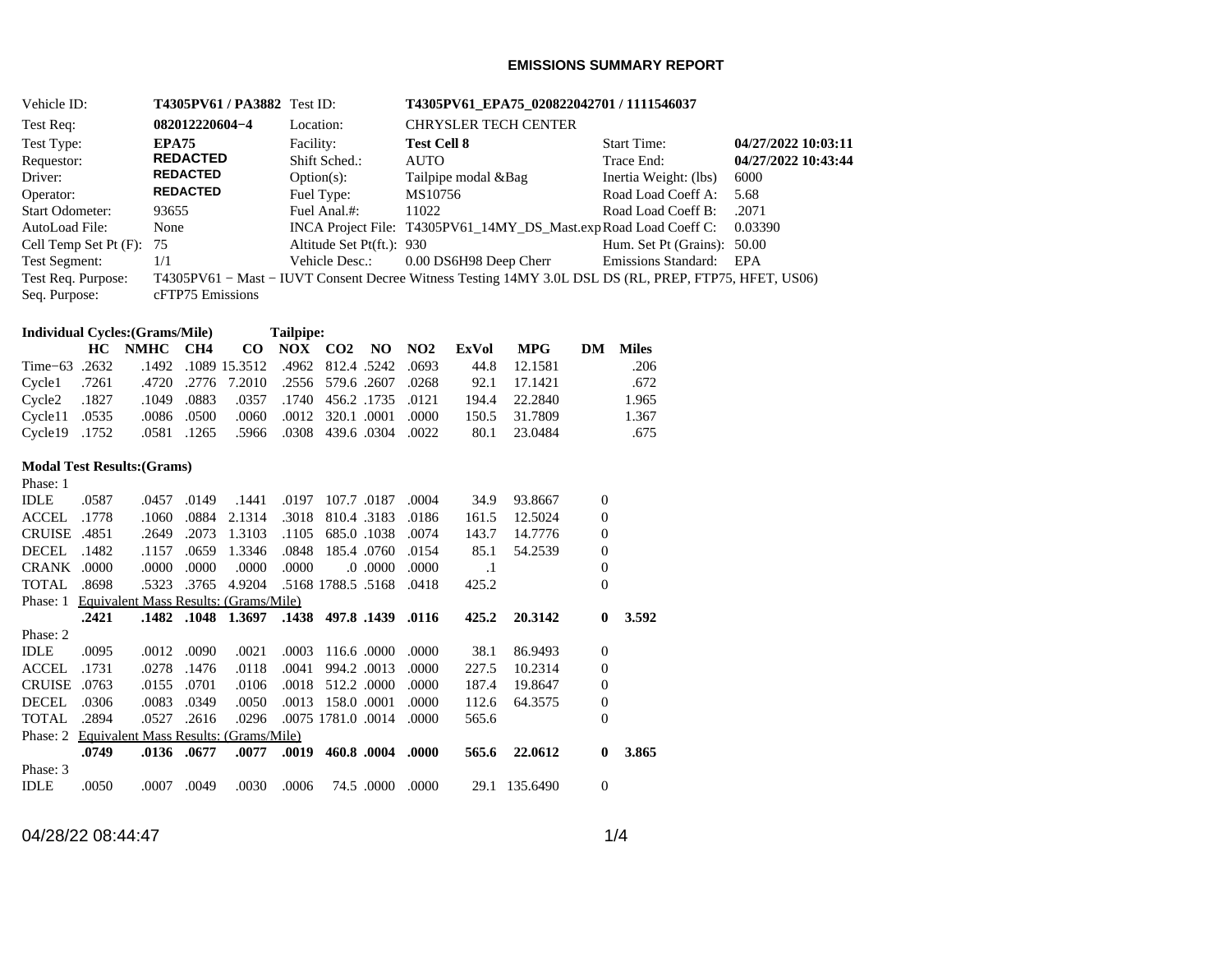|                     | Modal Test Results                                   |       |             | .0943 1.5747 |       | .0929 727.6 .0991             | .0086 | 157.6    | 13.9232 | 0 |          |
|---------------------|------------------------------------------------------|-------|-------------|--------------|-------|-------------------------------|-------|----------|---------|---|----------|
| <b>CRUISE</b> .1037 |                                                      | .0261 | .0886       | .0368        |       | .0165 568.3 .0132 .0018       |       | 134.7    | 17.9028 | 0 |          |
| DECEL               | .0143                                                | .0046 | .0159       | .0544        |       | .0065 124.4 .0043             | .0010 | 96.3     | 81.9818 | 0 |          |
| CRANK .0000         |                                                      | .0000 | .0000       | .0000        | .0000 | $.1 \, .0000$                 | .0000 | $\Omega$ |         | 0 |          |
| TOTAL.              | .2447                                                | .0684 | .2037       | 1.6689       |       | .1165 1494.9 .1166 .0114      |       | 417.8    |         | 0 |          |
|                     | Phase: 3 Equivalent Mass Results: (Grams/Mile)       |       |             |              |       |                               |       |          |         |   |          |
|                     | .0682                                                |       | .0191 .0568 |              |       | .4651 .0325 416.6 .0325 .0032 |       | 417.8    | 24.3467 | 0 | 3.589    |
|                     | Weighted Total Equivalent Mass Results: (Grams/Mile) |       |             |              |       |                               |       |          |         |   |          |
|                     | .1077                                                | .0430 | .0724       | .4153        | .0397 | 456.3.0389                    | .0033 | 1408.7   | 22.2664 |   | 0.11.046 |

## **CVS Mass Results: (Grams/Mile)**

|                                                     |  |  |  |  |                                            |  | HC CO NOX NMHC CO2 CH4 NMOG+NOX HFID Vol.MPG |               |         |  |
|-----------------------------------------------------|--|--|--|--|--------------------------------------------|--|----------------------------------------------|---------------|---------|--|
| Phase: 1.22850 1.37502 .14151 .14477 478.049 .10008 |  |  |  |  |                                            |  |                                              | .2863 0.24025 | 21.1586 |  |
| Phase: 2 .07002 .00000 .00120 .01582 440.975 .06205 |  |  |  |  |                                            |  |                                              | .0170 0.07502 | 23.0620 |  |
| Phase: 3 .06380 .48302 .03206 .01904 398.647 .05173 |  |  |  |  |                                            |  |                                              | .0511 0.06839 | 25.4415 |  |
| <b>CVS Weighted Mass Results: (Grams/Mile)</b>      |  |  |  |  |                                            |  |                                              |               |         |  |
|                                                     |  |  |  |  | .10114 .41738 .03873 .04341 437.038 .06709 |  |                                              | .0821 .10743  | 23.2325 |  |

#### **Drive Metrics:**

| <b>CSI</b> | <b>RMS</b> |
|------------|------------|
| 7712       | 21C        |

 $-7.743$ .316

#### **SAE Drive Metrics:**

|          | CED (J)                  | CET(J)    | ER       | DistD(M) | DistT(M) | <b>DistR</b> | <b>EER</b> | <b>ASCR</b> | <b>IWR</b> | <b>RMSSE (MPH)</b> |
|----------|--------------------------|-----------|----------|----------|----------|--------------|------------|-------------|------------|--------------------|
| Phase: 1 | 4.671.080                | 4.733.550 | $-1.320$ | 5.781.0  | 5.779.2  | 0.030        | $-1.367$   | $-3.465$    | $-4.980$   | 0.3721             |
| Phase: 2 | 4.281.360                | 4.273.030 | 0.195    | 6.219.7  | 6.211.7  | 0.128        | 0.066      | $-0.438$    | $-0.404$   | 0.3471             |
| Phase: 3 | 4.662.230                | 4.734.060 | $-1.517$ | 5.775.7  | 5.779.2  | $-0.061$     | $-1.478$   | -2.442      | $-3.885$   | 0.3388             |
|          | <b>Final</b> (Weighted): |           |          |          |          |              |            |             |            |                    |
|          | 8,947,400                | 9,006,870 | $-0.660$ | 11,997.7 | 11.991.0 | 0.056        | $-0.721$   | $-1.815$    | $-2.271$   | 0.3096             |

**Test Validation:** Valid: Invalid: Retest: Accept: NIC: system / mh1294 Date: 04/28/2022 08:44:26

Validator's Comments: THIS TEST PASSED ALL VALIDITY CHECKS

04/28/22 08:44:47 2/4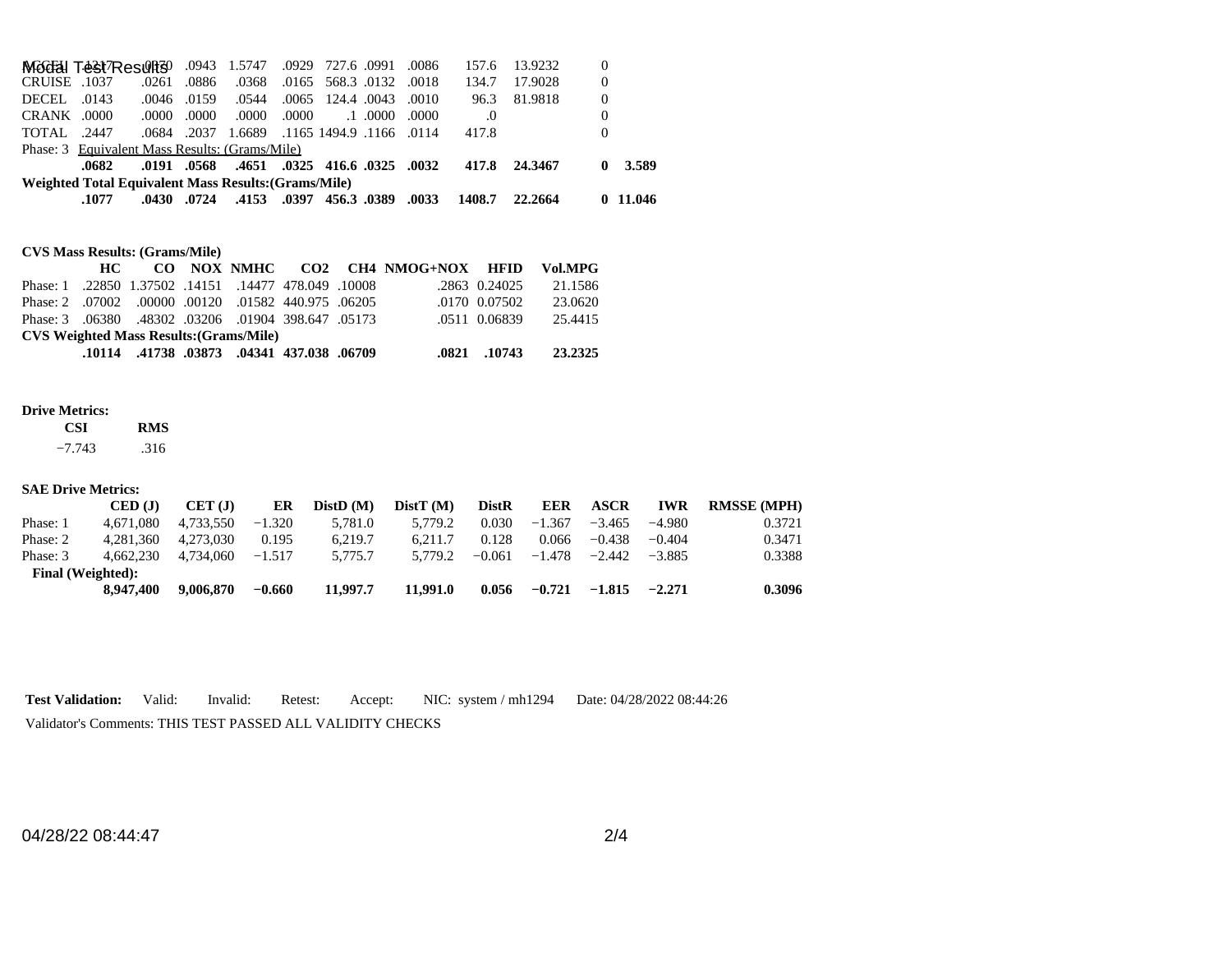| <b>Test Options:</b>                 |                    |  |  |  |  |  |
|--------------------------------------|--------------------|--|--|--|--|--|
| Option                               | <b>Description</b> |  |  |  |  |  |
| DHFID Hangup value                   | .023               |  |  |  |  |  |
| Gain                                 | .650               |  |  |  |  |  |
| <b>Constant Grade</b>                | .000               |  |  |  |  |  |
| Diesel Regeneration Required         | $\Omega$           |  |  |  |  |  |
| <b>Background Particles for PN</b>   | .000               |  |  |  |  |  |
| Background Particulates (PM)         | .004               |  |  |  |  |  |
| MINI DILUTER T/P DILUTION RATIO      | 10.330             |  |  |  |  |  |
| Tailpipe Methane Response Factor     | 1.066              |  |  |  |  |  |
| <b>DHFID Methane Response Factor</b> | 1.089              |  |  |  |  |  |
| <b>Bag Methane Response Factor</b>   | 1.102              |  |  |  |  |  |
| Soak Duration(Hrs)                   | 22                 |  |  |  |  |  |
| <b>CVS K Coeff</b>                   | 278.855            |  |  |  |  |  |
| Threshold                            | 350                |  |  |  |  |  |
| Pre Test Vehicle Temperature         | Cold               |  |  |  |  |  |
| <b>Trace Start Method</b>            | Crank (Pendant)    |  |  |  |  |  |
| Charging Type                        | CS                 |  |  |  |  |  |
| <b>Actual Driver</b>                 | Human              |  |  |  |  |  |
| <b>CVS Venturi Selection</b>         | Low                |  |  |  |  |  |
| DynoGrade Type                       | None               |  |  |  |  |  |
| <b>Special Test Qualifications</b>   | None               |  |  |  |  |  |
| <b>OBD II Monitor</b>                | None Requested     |  |  |  |  |  |
| Cert Mode                            | Y                  |  |  |  |  |  |
| Road (Var.) Speed Fan required       | Y                  |  |  |  |  |  |
| Rolls Requirement                    | Y                  |  |  |  |  |  |
| Diesel Test                          | Y                  |  |  |  |  |  |
| <b>Augmented Braking</b>             | Y                  |  |  |  |  |  |
| Inca Requirement                     | Y                  |  |  |  |  |  |
| Abort Test on INCA Failure           | Y                  |  |  |  |  |  |
| Abort test on dead battery           | Y                  |  |  |  |  |  |
| <b>Hybrid Test</b>                   | Y                  |  |  |  |  |  |
| Mule Vehicle to Park                 | Y                  |  |  |  |  |  |
| <b>SAE Calculations Required</b>     | Y                  |  |  |  |  |  |
| DbW Available                        | Y                  |  |  |  |  |  |
| Weighted Dilution factor             | 14.440             |  |  |  |  |  |

## **Sequence Purpose**